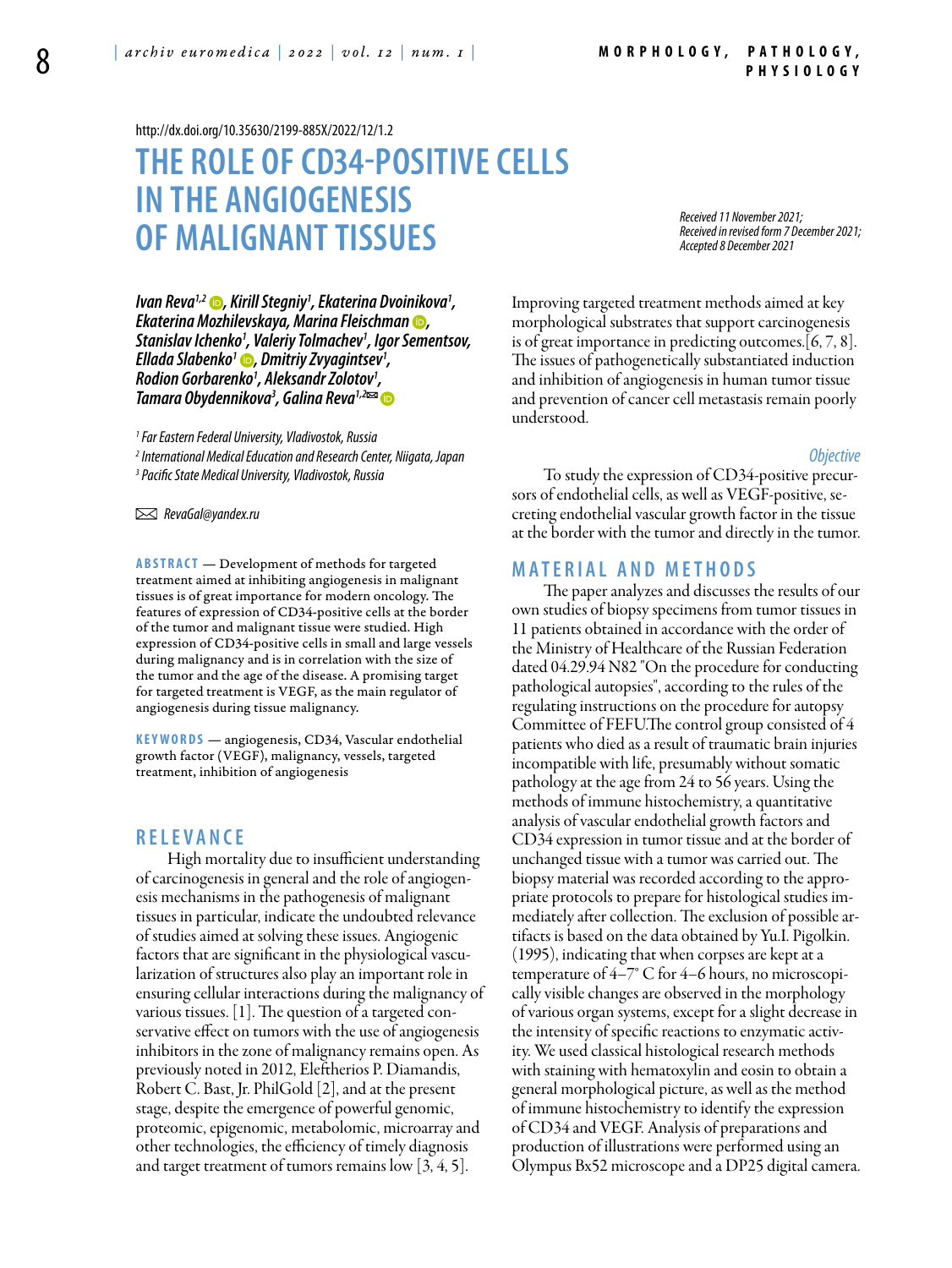# **R e s e a r c h R e s u l t s a n d D i sc u s s i o n**

We found that cells expressing CD34 were identified in all normal tissues of control vascular samples by pronounced and continuous staining. At the same time, VEGF was not expressed in normal unaltered tissues of various organs. It is known that vascular endothelial growth factor (VEGF) and VEGF receptors — VEGFR1 and VEGFR2 signaling are powerful activators of angiogenesis. The percentage of VEGFRpositive tumor cells was quantified in brain tumors. The density and diameter of microvessels was also analyzed using immune histochemistry for VEGF and CD34 expression. Although it was originally thought that the expression of VEGFR1 and VEGFR2 is limited to endothelial cells, now from Clara C.A., Marie S.K., de Almeida J.R. et al. (1914) it is known that both receptors can also be expressed in tumor cells [9]. In addition, we, based on the work of Jung S., Moon K.S., Jung T.Y., et al. (2006), it was considered that expressing CD34 cells are co-expressing the receptor VEGF2 [10]. Analysis of our own data and presented in the available literature Golab-Janowska M., Paczkowska E., Machalinski B., et al. (2018) showed that VEGFR — positive brain tumor cells provide an increased regulation of VEGF signaling on VEGFR [11]. We have noted a higher content of VEGFR1 and VEGFR2 — positive tumor cells than in tissues with thermal injuries. Higher mobilization of cells expressing CD34 occurs in trauma, respectively. It was also noted that CD34 is expressed not only in small, but also in larger vessels of tumors, which is consistent with the results of the study by TamuraR., SatoM., MorimotoY., (2020) [5]. We noted that the level of VEGF expression significantly correlated with the activity and expression of CD34. The analysis showed that there are no significant statistically significant differences in the expression of VEGF and CD34 in the age aspect, which is in correlation only depending on the size of the tumor and the age of the disease. Vascular endothelial growth factor, VEGF, is considered the main regulator of angiogenesis in tissue malignancy and in various tumors [12].Intratumoral hemorrhage, as one of the pathogenetic links in the development of complications in various tumor conditions, occurs mainly in malignant tumors. Recent studies have shown that overexpression of vascular endothelial growth factor (VEGF) may play a role in the loss of vascular integrity and subsequent bleeding [13]. In our opinion, bleeding can be associated with both imperfection of the vascular wall and the absence of pericytes in the membrane of small vessels, which play not only the role of regulators of the vascular tone of small vessels and capillaries of the microvasculature, but also inhibitors of the proliferative activity of endothelial cells. The spectrum of influence of various factors on tumor development in the nervous tissue is complemented by a role in angiogenesis, neuroinflammation and cerebral ischemia performed by matrix metalloproteinases and tissue inhibitors of metalloproteinases[14, 15]. With physiological immaturity of the endothelium, there are no transport enzymes, such as alkaline phosphatase, which corresponds to the high ability of the immature endothelium to diffuse blood from the lumen of the vessels into the surrounding tissue under conditions of malignancy. This explains the high expression of CD34-positive cells during malignancy against the background of the lack of specialization of endothelial precursor cells in the tumor tissue.

#### **C o n cl u s i o n**

Strategies for the normalization of vascular histophysiology, aimed at improving the trophic supply of the structures of the tissues surrounding the tumor due to the full trophic supply with a decrease in hypoxia, are treatment methods that can improve the outcome in cancer patients undergoing rehabilitation treatment after surgery by inducing an increase or inhibition of gene expression. responsible for the secretion of proteins VEGF and CD34.

### **R e f e r e n ce s**

- Peng L., Yin J., Wang S., Ge M., Han Z., Wang Y., Zhang M., Xie L., Li Y. TGF-β2/Smad3 Signaling Pathway Activation Through Enhancing VEGF and CD34 Ameliorates Cerebral Ischemia/ Reperfusion Injury After Isoflurane Post-conditioning in Rats. Neurochem Res. 2019. – Nov;44(11): 2606–2618. doi: 10.1007/s11064-019-02880-8.
- 2. Eleftherios P.Diamandis, Robert C.Bast Jr., Phil Gold, T. Ming Chu, John L.Magnani. Reflection on the discovery of carcinoembryonic antigen, prostate-specific antigen, and cancer antigens CA125 and CA19-9//Clin Chem. 2013 Jan;59(1):22–31. doi: 10.1373/clinchem.2012.187047.
- 3. Valgimigli M., Rigolin G.M., Fucili A., Porta M.D., Soukhomovskaia O., Malagutti P., Bugli A.M., Bragotti L.Z., Francolini G., MAURO E., CASTOLDI G., FERRARI R. CD34+ and endothelial progenitor cells in patients with various degrees of congestive heart failure. Circulation. 2004. – Sep 7;110(10):1209–12. doi: 10.1161/01. CIR.0000136813.89036.21.
- 4. .Pang Q., Zhao Y., Chen X., Zhao K., Zhai Q., Tu F. Apigenin Protects the Brain against Ischemia/ Reperfusion Injury via Caveolin-1/VEGF In Vitro and In Vivo. Oxid Med Cell Longev. 2018. – Dec 3;2018:7017204. doi: 10.1155/2018/7017204.
- 5. Tamura R., Sato M., Morimoto Y., Ohara K., Kosugi K., Oishi Y., Kuranari Y., Murase M., YOSHIDA K., TODA M. Quantitative assessment and